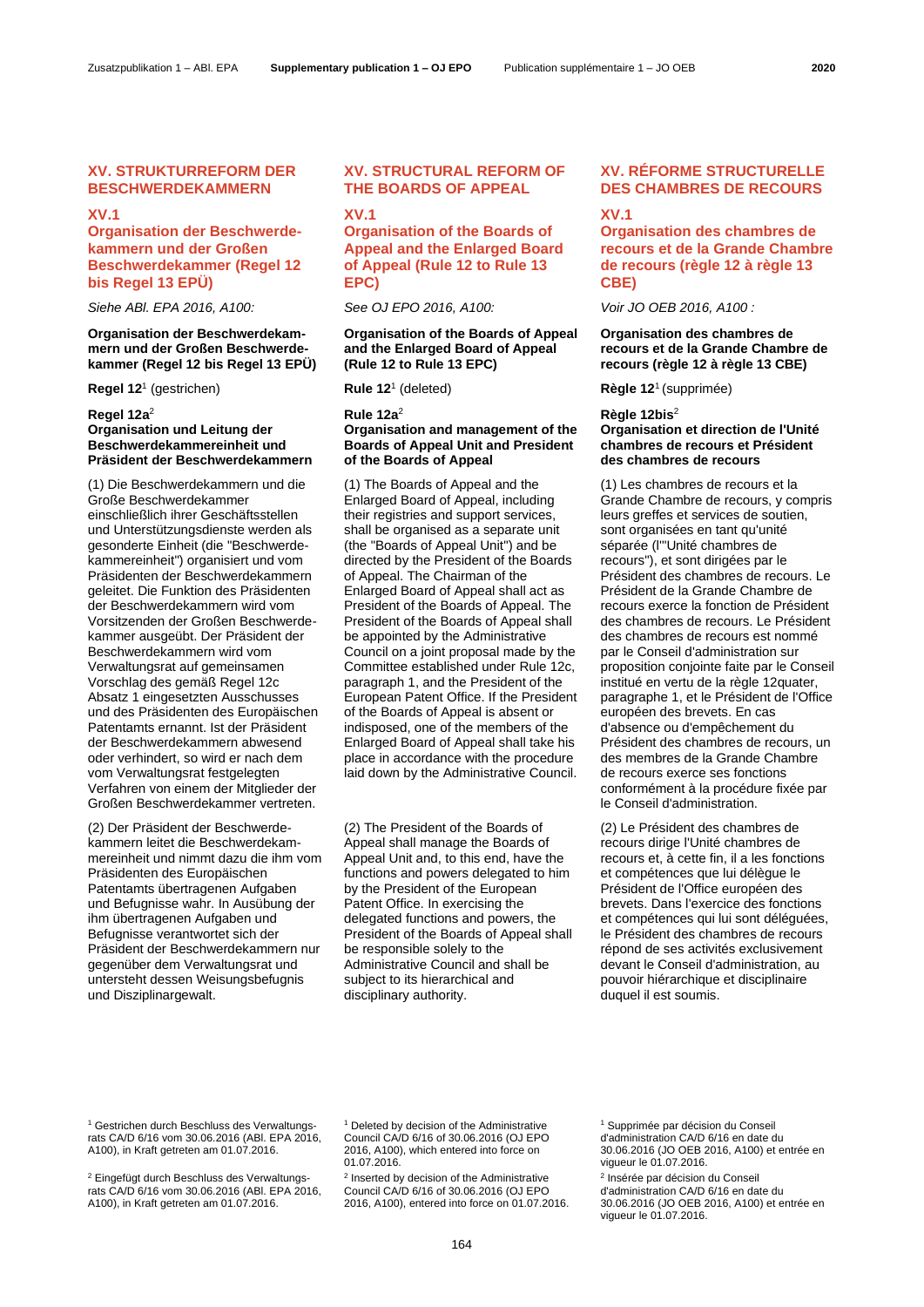(3) Unbeschadet des [Artikels 10](http://www.epo.org/law-practice/legal-texts/html/epc/2016/d/ar10.html)  [Absatz](http://www.epo.org/law-practice/legal-texts/html/epc/2016/d/ar10.html) 2 d) und de[s Artikels 46](http://www.epo.org/law-practice/legal-texts/html/epc/2016/d/ar46.html) erstellt der Präsident der Beschwerdekammern einen begründeten Haushaltsantrag für die Beschwerdekammereinheit. Dieser Antrag wird gemeinsam mit den zuständigen Bereichen des Europäischen Patentamts geprüft und erörtert und vom Präsidenten der Beschwerdekammern dem gemäß Regel [12c Absatz 1](http://www.epo.org/law-practice/legal-texts/html/epc/2016/d/r12c.html) eingesetzten Ausschuss zur Stellungnahme vorgelegt, bevor er dem Präsidenten des Europäischen Patentamts zur Berücksichtigung im Entwurf des jährlichen Haushaltsplans zugeleitet wird. Der Präsident des Europäischen Patentamts stellt dem Präsidenten der Beschwerdekammern die im genehmigten Haushalt vorgesehenen benötigten Ressourcen zur Verfügung.

(4) Der Präsident des Europäischen Patentamts stellt dem Präsidenten der Beschwerdekammern im Rahmen des bewilligten Haushalts und soweit erforderlich die in Regel [9 Absatz 1](http://www.epo.org/law-practice/legal-texts/html/epc/2016/d/r9.html) genannten Dienststellen zur Verfügung.

### <span id="page-1-0"></span>**Regel 12b**<sup>3</sup> **Präsidium der Beschwerdekammern und Geschäftsverteilungsplan für die Beschwerdekammern**

(1) Das autonome Organ innerhalb der Beschwerdekammereinheit (das "Präsidium der Beschwerdekammern") setzt sich zusammen aus dem Präsidenten der Beschwerdekammern als Vorsitzendem und zwölf Mitgliedern der Beschwerdekammern, von denen sechs Vorsitzende und sechs weitere Mitglieder sind.

(2) Alle Mitglieder des Präsidiums werden von den Vorsitzenden und den Mitgliedern der Beschwerdekammern für die Dauer von zwei Geschäftsjahren gewählt. Kann das Präsidium nicht vollzählig zusammengesetzt werden, so werden die vakanten Stellen durch Bestimmung der dienstältesten Vorsitzenden oder Mitglieder besetzt.

a) erlässt die Verfahrensordnung für die Wahl und die Bestimmung seiner Mitglieder;

(3) Without prejudice to [Article](http://www.epo.org/law-practice/legal-texts/html/epc/2016/e/ar10.html) 10, [paragraph 2\(d\),](http://www.epo.org/law-practice/legal-texts/html/epc/2016/e/ar10.html) and [Article](http://www.epo.org/law-practice/legal-texts/html/epc/2016/e/ar46.html) 46, the President of the Boards of Appeal shall prepare a substantiated budget request for the Boards of Appeal Unit. This request shall be examined and discussed with the relevant departments of the European Patent Office, and be presented by the President of the Boards of Appeal to the Committee established unde[r Rule](http://www.epo.org/law-practice/legal-texts/html/epc/2016/e/r12c.html) 12c, [paragraph 1,](http://www.epo.org/law-practice/legal-texts/html/epc/2016/e/r12c.html) for opinion, before being forwarded to the President of the European Patent Office for consideration for the yearly draft budget. The President of the European Patent Office shall provide the President of the Boards of Appeal with the necessary resources, as set out in the adopted budget.

(4) The President of the European Patent Office shall make the services mentioned in Rule [9, paragraph 1,](http://www.epo.org/law-practice/legal-texts/html/epc/2016/e/r9.html) available to the President of the Boards of Appeal as far as necessary and within the limits of the adopted budget.

# **Rule 12[b](#page-1-0)**<sup>3</sup> **Presidium of the Boards of Appeal and business distribution scheme for the Boards of Appeal**

(1) The autonomous authority within the Boards of Appeal Unit (the "Presidium of the Boards of Appeal") shall consist of the President of the Boards of Appeal, who shall act as chairman, and twelve members of the Boards of Appeal, six being Chairmen and six being other members.

(2) All members of the Presidium shall be elected by the Chairmen and members of the Boards of Appeal for two working years. If the full composition of the Presidium cannot be reached, the vacancies shall be filled by designating the most senior Chairmen and members.

(3) Das Präsidium (3) The Presidium shall: (3) Le Praesidium :

(a) adopt the Rules of Procedure for the election and designation of its members;

(3) Sans préjudice de [l'article](http://www.epo.org/law-practice/legal-texts/html/epc/2016/f/ar10.html) 10, [paragraphe 2 d\),](http://www.epo.org/law-practice/legal-texts/html/epc/2016/f/ar10.html) et d[e l'article](http://www.epo.org/law-practice/legal-texts/html/epc/2016/f/ar46.html) 46, le Président des chambres de recours prépare une demande de budget motivée pour l'Unité chambres de recours. Cette demande fait l'objet d'un examen et de discussions avec les services concernés de l'Office européen des brevet et est soumise pour avis par le Président des chambres de recours au Conseil institué conformément à la règle [12quater, paragraphe 1,](http://www.epo.org/law-practice/legal-texts/html/epc/2016/f/r12c.html) avant qu'elle ne soit transmise au Président de l'Office européen des brevets en vue d'être prise en considération pour le projet de budget annuel. Le Président de l'Office européen des brevets met à la disposition du Président des chambres de recours les ressources nécessaires, telles que présentées dans le budget arrêté.

(4) Le Président de l'Office européen des brevets met les services mentionnés à la règle [9, paragraphe 1,](http://www.epo.org/law-practice/legal-texts/html/epc/2016/f/r9.html) à la disposition du Président des chambres de recours en tant que de besoin et dans les limites du budget arrêté.

# **Règle 12ter**[3](#page-1-0)

# **Praesidium des chambres de recours et plan de répartition des affaires au sein des chambres de recours**

(1) L'instance autonome au sein de l'Unité chambres de recours (le "Praesidium des chambres de recours") se compose du Président des chambres de recours, en qualité de président, et de douze membres des chambres de recours, parmi lesquels six sont présidents et six sont membres.

(2) Tous les membres du Praesidium sont élus par les présidents et les membres des chambres de recours pour deux années d'activité données. Si la composition du Praesidium n'est pas complète, il est pourvu aux vacances en désignant les présidents et les membres qui ont le plus d'ancienneté.

a) arrête le règlement de procédure relatif à l'élection et à la désignation de ses membres ;

<sup>3</sup> Eingefügt durch Beschluss des Verwaltungs rats CA/D 6/16 vom 30.06.2016 [\(ABl. EPA 2016,](http://www.epo.org/law-practice/legal-texts/official-journal/2016/12/a100_de.html)  [A100\)](http://www.epo.org/law-practice/legal-texts/official-journal/2016/12/a100_de.html), in Kraft getreten am 01.07.2016.

[3](#page-1-0) Inserted by decision of the Administrative Council CA/D 6/16 of 30.06.2016 [\(OJ EPO](http://www.epo.org/law-practice/legal-texts/official-journal/2016/12/a100.html)  [2016, A100\),](http://www.epo.org/law-practice/legal-texts/official-journal/2016/12/a100.html) entered into force 01.07.2016.

[3](#page-1-0) Insérée par décision du Conseil d'administration CA/D 6/16 en date du 30.06.2016 [\(JO OEB](http://www.epo.org/law-practice/legal-texts/official-journal/2016/12/a100_fr.html)  [2016, A100\)](http://www.epo.org/law-practice/legal-texts/official-journal/2016/12/a100_fr.html) et entrée en vigueur le 01.07.2016.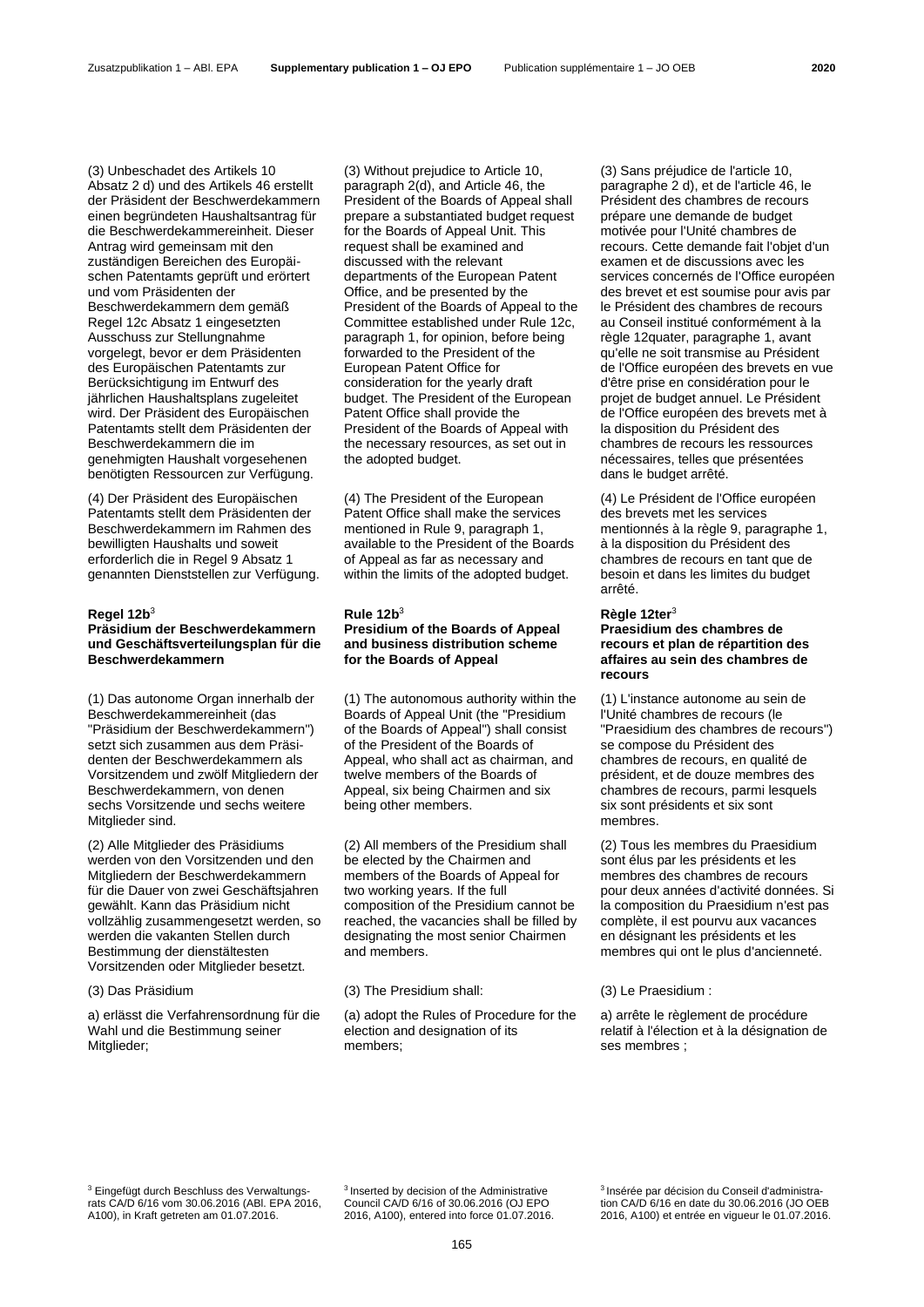b) erlässt unbeschadet etwaiger nach Artikel [10 Absatz 2 c\)](http://www.epo.org/law-practice/legal-texts/html/epc/2016/d/ar10.html) und [Artikel](http://www.epo.org/law-practice/legal-texts/html/epc/2016/d/ar33.html) 33 [Absatz 2 b\)](http://www.epo.org/law-practice/legal-texts/html/epc/2016/d/ar33.html) erlassener Bestimmungen einen Verhaltenskodex für Mitglieder und Vorsitzende der Beschwerdekammern und der Großen Beschwerdekammer, der der Genehmigung des Verwaltungsrats bedarf;

c) berät den Präsidenten der Beschwerdekammern bei Vorschlägen zur Änderung der Verfahrensordnungen der Beschwerdekammern und der Großen Beschwerdekammer;

d) berät den Präsidenten der Beschwerdekammern in Angelegenheiten, die die Funktionsweise der Beschwerdekammereinheit allgemein betreffen.

<span id="page-2-0"></span>(4)<sup>4</sup> Vor Beginn eines jeden Geschäftsjahres verteilt das um alle Vorsitzenden erweiterte Präsidium die Geschäfte auf die Beschwerdekammern. In derselben Zusammensetzung entscheidet es bei Meinungsverschiedenheiten zwischen mehreren Beschwerdekammern über ihre Zuständigkeit. Das erweiterte Präsidium bestimmt die ständigen Mitglieder der einzelnen Beschwerdekammern sowie ihre Vertreter. Jedes Mitglied einer Beschwerdekammer kann zum Mitglied mehrerer Beschwerdekammern bestimmt werden. Falls erforderlich, können diese Anordnungen im Laufe des Geschäftsjahrs geändert werden.

(5) Zur Beschlussfähigkeit des Präsidiums ist die Anwesenheit von mindestens fünf Mitgliedern erforderlich, unter denen sich der Präsident der Beschwerdekammern oder sein Vertreter und die Vorsitzenden von zwei Beschwerdekammern befinden müssen. Handelt es sich um die in [Absatz 4](http://www.epo.org/law-practice/legal-texts/html/epc/2016/d/r12b.html) genannten Aufgaben, so ist die Anwesenheit von neun Mitgliedern erforderlich, unter denen sich der Präsident der Beschwerdekammern oder sein Vertreter und die Vorsitzenden von drei Beschwerdekammern befinden müssen. Das Präsidium entscheidet mit Stimmenmehrheit; bei Stimmengleichheit gibt die Stimme des Präsidenten oder seines Vertreters den Ausschlag. Stimmenthaltung gilt nicht als Stimmabgabe.

(b) adopt, without prejudice to regulations adopted in accordance with Article [10, paragraph 2\(c\),](http://www.epo.org/law-practice/legal-texts/html/epc/2016/e/ar10.html) and Article [33, paragraph 2\(b\),](http://www.epo.org/law-practice/legal-texts/html/epc/2016/e/ar33.html) a Code of Conduct for the members and Chairmen of the Boards of Appeal and of the Enlarged Board of Appeal, which shall be subject to the approval of the Administrative Council;

(c) advise the President of the Boards of Appeal on proposals for amendments to the Rules of Procedure of the Boards of Appeal and of the Enlarged Board of Appeal;

(d) advise the President of the Boards of Appeal on matters concerning the functioning of the Boards of Appeal Unit in general.

 $(4)<sup>4</sup>$  $(4)<sup>4</sup>$  $(4)<sup>4</sup>$  Before the beginning of each working year, the Presidium, extended to include all Chairmen, shall allocate duties to the Boards of Appeal. In the same composition, it shall decide on conflicts regarding the allocation of duties between two or more Boards of Appeal. The extended Presidium shall designate the regular and alternate members of the various Boards of Appeal. Any member of a Board of Appeal may be designated as a member of more than one Board of Appeal. These measures may, where necessary, be amended during the course of the working year in question.

(5) The Presidium may only take a decision if at least five of its members are present; these must include the President of the Boards of Appeal or his deputy, and the Chairmen of two Boards of Appeal. Where the tasks mentioned in [paragraph 4](http://www.epo.org/law-practice/legal-texts/html/epc/2016/e/r12b.html) are concerned, nine members must be present, including the President of the Boards of Appeal or his deputy, and the Chairmen of three Boards of Appeal. Decisions shall be taken by a majority vote; in the event of parity of votes, the Chairman or his deputy shall have the casting vote. Abstentions shall not be considered as votes.

b) arrête, sans préjudice des réglementations adoptées conformément [à l'article](http://www.epo.org/law-practice/legal-texts/html/epc/2016/f/ar10.html) 10, [paragraphe](http://www.epo.org/law-practice/legal-texts/html/epc/2016/f/ar10.html) 2 c), et [à l'article](http://www.epo.org/law-practice/legal-texts/html/epc/2016/f/ar33.html) 33, [paragraphe 2 b\),](http://www.epo.org/law-practice/legal-texts/html/epc/2016/f/ar33.html) un code de conduite pour les membres et présidents des chambres de recours et de la Grande Chambre de recours, qui est soumis à l'approbation du Conseil d'administration ;

c) conseille le Président des chambres de recours en ce qui concerne les propositions de modifications des règlements de procédure des chambres de recours et de la Grande Chambre de recours ;

d) conseille le Président des chambres de recours sur des questions concernant le fonctionnement de l'Unité chambres de recours en général.

 $(4)^4$  $(4)^4$  $(4)^4$  Avant le début de chaque année d'activité, le Praesidium, élargi de façon à comprendre tous les présidents, répartit les attributions entre les chambres de recours. Il décide, dans la même composition, sur les conflits d'attribution entre plusieurs chambres de recours. Le Praesidium élargi désigne les membres titulaires et les membres suppléants des différentes chambres de recours. Tout membre d'une chambre de recours peut être désigné membre de plusieurs chambres de recours. Ces mesures peuvent être modifiées, en tant que de besoin, au cours de l'année d'activité considérée.

(5) Le Praesidium ne peut valablement délibérer que si cinq au moins de ses membres sont présents, parmi lesquels doivent figurer le Président des chambres de recours ou son suppléant et deux présidents de chambres de recours. S'agissant des tâches mentionnées au [paragraphe 4,](http://www.epo.org/law-practice/legal-texts/html/epc/2016/f/r12b.html) neuf membres doivent être présents, parmi lesquels doivent figurer le Président des chambres de recours ou son suppléant et trois présidents de chambres de recours. Les décisions sont prises à la majorité des voix ; en cas de partage égal des voix, la voix du président ou de son suppléant est prépondérante. L'abstention n'est pas considérée comme un vote.

<sup>4</sup> Siehe den Beschluss des Präsidiums der Beschwerdekammern vom 12.11.2007 über die Übertragung von Aufgaben auf die Geschäftsstellenbeamten der Beschwerdekammern (Beilage zum ABl. EPA 1/2008, 49).

[4](#page-2-0) See the Decision of the Presidium of the Boards of Appeal dated 12.11.2007 concerning the transfer of functions to the Registrars of the Boards of Appeal (Supplement to OJ EPO 1/2008, 49).

[4](#page-2-0) Cf. la décision du Praesidium des chambres de recours du 12.11.2007 concernant les tâches confiées aux greffiers des chambres de recours (Supplément au JO OEB 1/2008, 49).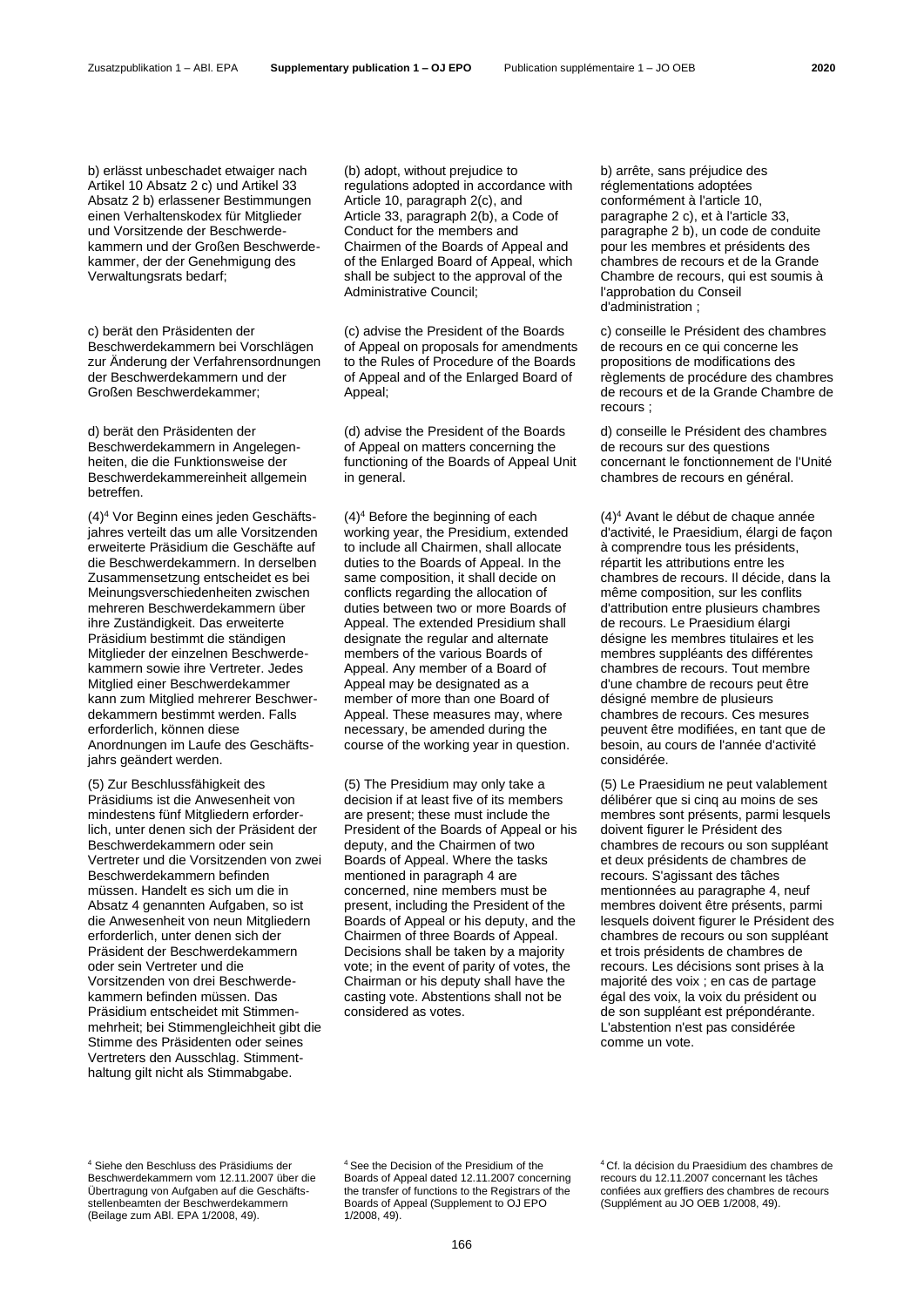(6) Der Verwaltungsrat kann den Beschwerdekammern Aufgaben nach Artikel [134a Absatz 1 c\)](http://www.epo.org/law-practice/legal-texts/html/epc/2016/d/ar134a.html) übertragen.

# <span id="page-3-0"></span>**Regel 12c**<sup>5</sup>

## **Beschwerdekammerausschuss und Verfahren zum Erlass der Verfahrensordnungen der Beschwerdekammern und der Großen Beschwerdekammer**

(1) Der Verwaltungsrat setzt einen Ausschuss (den "Beschwerdekammerausschuss") ein, der ihn und den Präsidenten der Beschwerdekammern in Bezug auf die Beschwerdekammereinheit allgemein berät und die Verfahrensordnungen der Beschwerdekammern und der Großen Beschwerdekammer erlässt. Der Ausschuss besteht aus sechs vom Verwaltungsrat ernannten Mitgliedern, von denen drei aus den Delegationen der Vertragsstaaten im Sinne vo[n Artikel](http://www.epo.org/law-practice/legal-texts/html/epc/2016/d/ar26.html) 26 und drei aus dem Kreise amtierender oder ehemaliger Richter an internationalen oder europäischen Gerichten oder nationalen Gerichten der Vertragsstaaten ausgewählt werden. Der Präsident des Europäischen Patentamts und der Präsident der Beschwerdekammern haben das Recht, an den Sitzungen des Beschwerdekammerausschusses teilzunehmen. Näheres insbesondere zur Zusammensetzung, Vertretungsregelung und Arbeitsweise des Ausschusses sowie zu seiner beratenden Funktion in Bezug auf die Beschwerdekammereinheit regelt der Verwaltungsrat in dem Beschluss zur Einsetzung des Ausschusses.

<span id="page-3-1"></span>(2)<sup>6</sup> Auf Vorschlag des Präsidenten der Beschwerdekammern und nachdem der Präsident des Europäischen Patentamts Gelegenheit zur Stellungnahme hatte, erlässt der gemäß [Absatz 1](http://www.epo.org/law-practice/legal-texts/html/epc/2016/d/r12c.html) eingesetzte Ausschuss die Verfahrensordnungen der Beschwerdekammern und der Großen Beschwerdekammer.

(6) The Administrative Council may allocate duties unde[r Article](http://www.epo.org/law-practice/legal-texts/html/epc/2016/e/ar134a.html) 134a, [paragraph 1\(c\),](http://www.epo.org/law-practice/legal-texts/html/epc/2016/e/ar134a.html) to the Boards of Appeal.

#### **Rule 12c**[5](#page-3-0)

**Boards of Appeal Committee and procedure for adoption of the Rules of Procedure of the Boards of Appeal and of the Enlarged Board of Appeal**

(1) The Administrative Council shall set up a committee (the "Boards of Appeal Committee") to advise it and the President of the Boards of Appeal on the Boards of Appeal Unit in general and to adopt the Rules of Procedure of the Boards of Appeal and of the Enlarged Board of Appeal. The Committee shall be composed of six members appointed by the Administrative Council, three from among the delegations of the Contracting States within the meaning of [Article](http://www.epo.org/law-practice/legal-texts/html/epc/2016/e/ar26.html) 26, and three from among serving or former judges of international or European courts or of national courts of the Contracting States. The President of the European Patent Office and the President of the Boards of Appeal shall have the right to attend the Committee's meetings. Further details, in particular as to the Committee's composition, alternate members, working arrangements and functions in advising the Boards of Appeal Unit, shall be determined by the Administrative Council in the decision setting up the Committee.

 $(2)^6$  $(2)^6$  $(2)^6$  On a proposal from the President of the Boards of Appeal and after the President of the European Patent Office has been given the opportunity to comment, the Committee set up under [paragraph 1](http://www.epo.org/law-practice/legal-texts/html/epc/2016/e/r12c.html) shall adopt the Rules of Procedure of the Boards of Appeal and of the Enlarged Board of Appeal.

(6) Le Conseil d'administration peut confier aux chambres de recours des tâches en vertu de l'article [134bis,](http://www.epo.org/law-practice/legal-texts/html/epc/2016/f/ar134a.html)  [paragraphe 1 c\).](http://www.epo.org/law-practice/legal-texts/html/epc/2016/f/ar134a.html)

#### **Règle 12quate[r](#page-3-0)**<sup>5</sup>

## **Conseil des chambres de recours et procédure visant à arrêter les règlements de procédure des chambres de recours et de la Grande Chambre de recours**

(1) Le Conseil d'administration institue un Conseil (le "Conseil des chambres de recours") chargé de conseiller le Conseil d'administration et le Président des chambres de recours en ce qui concerne l'Unité chambres de recours en général, et d'arrêter les règlements de procédure des chambres de recours et de la Grande Chambre de recours. Le Conseil des chambres de recours est composé de six membres nommés par le Conseil d'administration, trois parmi les délégations des États contractants au sens d[e l'article](http://www.epo.org/law-practice/legal-texts/html/epc/2016/f/ar26.html) 26 et trois parmi des juges en activité ou d'anciens juges de juridictions internationales ou européennes, ou de juridictions nationales des États contractants. Le Président de l'Office européen des brevets et le Président des chambres de recours ont le droit d'assister aux réunions du Conseil des chambres de recours. Les détails qui concernent en particulier la composition, les membres suppléants et les modalités de travail du Conseil des chambres de recours, ainsi que les fonctions consultatives de celui-ci auprès de l'Unité chambres de recours, sont déterminés par le Conseil d'administration dans la décision instituant le Conseil des chambres de recours.

(2[\)](#page-3-1)<sup>6</sup> Sur proposition du Président des chambres de recours, et après que le Président de l'Office européen des brevets a eu la possibilité de prendre position, le Conseil institué en vertu du [paragraphe 1](http://www.epo.org/law-practice/legal-texts/html/epc/2016/f/r12c.html) arrête les règlements de procédure des chambres de recours et de la Grande Chambre de recours.

<sup>5</sup> Eingefügt durch Beschluss des Verwaltungsrats CA/D 6/16 vom 30.06.2016 [\(ABl. EPA 2016,](http://www.epo.org/law-practice/legal-texts/official-journal/2016/12/a100_de.html)  [A100\)](http://www.epo.org/law-practice/legal-texts/official-journal/2016/12/a100_de.html), in Kraft getreten am 01.07.2016.

<sup>6</sup> Siehe hierzu die Verfahrensordnung der Beschwerdekammern, letzte Änderung genehmigt durch Beschluss des Verwaltungsrats CA/D 35/07 vom 25.10.2007 (ABl. EPA 2007, 536) und die Verfahrensordnung der Großen Beschwerdekammer, letzte Änderung genehmigt durch Beschluss des Verwaltungsrats CA/D 3/15 vom 25.03.2015 [\(ABl. EPA 2015, A35\).](http://www.epo.org/law-practice/legal-texts/official-journal/2015/04/a35_de.html)

[5](#page-3-0) Inserted by decision of the Administrative Council CA/D 6/16 of 30.06.2016 [\(OJ EPO](http://www.epo.org/law-practice/legal-texts/official-journal/2016/12/a100.html)  [2016, A100\),](http://www.epo.org/law-practice/legal-texts/official-journal/2016/12/a100.html) entered into force on 01.07.2016.

[6](#page-3-1) See the Rules of Procedure of the Boards of Appeal, last amendments approved by decision of the Administrative Council CA/D 35/07 of 25.10.2007 (OJ EPO 2007, 536), and the Rules of Procedure of the Enlarged Board of Appeal, last amendments approved by decision of the Administrative Council CA/D 3/15 of 25.03.2015 [\(OJ EPO 2015, A35\).](http://www.epo.org/law-practice/legal-texts/official-journal/2015/04/a35.html)

[5](#page-3-0) Insérée par décision du Conseil d'administration CA/D 6/16 en date du 30.06.2016 [\(JO OEB](http://www.epo.org/law-practice/legal-texts/official-journal/2016/12/a100_fr.html)  [2016, A100\)](http://www.epo.org/law-practice/legal-texts/official-journal/2016/12/a100_fr.html) et entrée en vigueur le 01.07.2016.

<sup>[6](#page-3-1)</sup> Cf. le règlement de procédure des chambres de recours dont les dernières modifications ont été approuvées par la décision du Conseil d'administration CA/D 35/07 en date du 25.10.2007 (JO OEB 2007, 536) et le règlement de procédure de la Grande Chambre de recours dont les dernières modifications ont été approuvées par la décision du Conseil d'administration CA/D 3/15 en date du 25.03.2015 [\(JO OEB](http://www.epo.org/law-practice/legal-texts/official-journal/2015/04/a35_fr.html)  [2015, A35\)](http://www.epo.org/law-practice/legal-texts/official-journal/2015/04/a35_fr.html).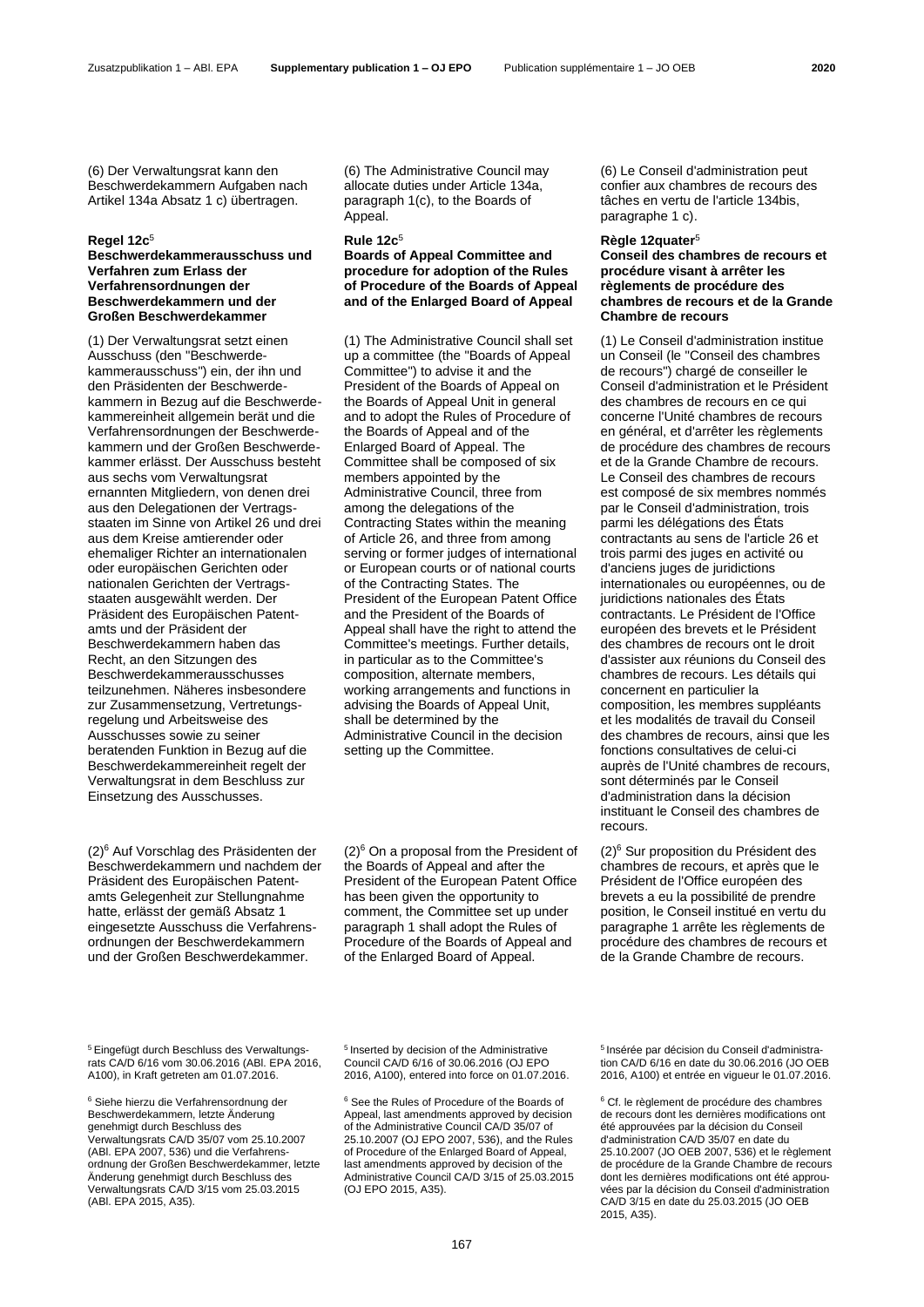#### <span id="page-4-0"></span>**Regel 12d**<sup>7</sup>

### **Ernennung und Wiederernennung von Mitgliedern der Beschwerdekammern und der Großen Beschwerdekammer einschließlich der Vorsitzenden**

(1) Der Vorsitzende der Großen Beschwerdekammer wird bei seiner Ernennung auch zum rechtskundigen Mitglied der Beschwerdekammern ernannt.

(2) Nach Übertragung durch den Präsidenten des Europäischen Patentamts übt der Präsident der Beschwerdekammern das Recht aus, Mitglieder und Vorsitzende der Beschwerdekammern und Mitglieder der Großen Beschwerdekammer zur Ernennung durch den Verwaltungsrat vorzuschlagen, ebenso wie das Recht, zu ihrer Wiederernennung [\(Artikel](http://www.epo.org/law-practice/legal-texts/html/epc/2016/d/ar11.html) 11 [Absatz 3\)](http://www.epo.org/law-practice/legal-texts/html/epc/2016/d/ar11.html) und zur Ernennung und Wiederernennung externer rechtskundiger Mitglieder [\(Artikel](http://www.epo.org/law-practice/legal-texts/html/epc/2016/d/ar11.html) 11 [Absatz 5\)](http://www.epo.org/law-practice/legal-texts/html/epc/2016/d/ar11.html) gehört zu werden.

(3) Sein Recht, nac[h Absatz 2](http://www.epo.org/law-practice/legal-texts/html/epc/2016/d/r12d.html) zu Wiederernennungen gehört zu werden, übt der Präsident der Beschwerdekammern aus, indem er dem Verwaltungsrat eine begründete Stellungnahme einschließlich einer Beurteilung der Leistung des betreffenden Mitglieds oder Vorsitzenden vorlegt. Die Kriterien für die Leistungsbeurteilung legt der Präsident der Beschwerdekammern in Absprache mit dem gemäß [Regel](http://www.epo.org/law-practice/legal-texts/html/epc/2016/d/r12c.html) 12c [Absatz 1](http://www.epo.org/law-practice/legal-texts/html/epc/2016/d/r12c.html) eingesetzten Ausschuss fest. Vorbehaltlich einer positiven Stellungnahme und Leistungsbeurteilung und sofern genügend Stellen nach Artikel [11 Absatz 3](http://www.epo.org/law-practice/legal-texts/html/epc/2016/d/ar11.html) im bewilligten Haushalt für die Beschwerdekammereinheit vorhanden sind, werden die Mitglieder und Vorsitzenden der Beschwerdekammern und die Mitglieder der Großen Beschwerdekammer am Ende des in Artikel [23 Absatz 1](http://www.epo.org/law-practice/legal-texts/html/epc/2016/d/ar23.html) vorgesehenen Zeitraums von fünf Jahren wieder ernannt.

# **Rule 12[d](#page-4-0)**<sup>7</sup>

# **Appointment and re-appointment of the members, including the Chairmen, of the Boards of Appeal and of the Enlarged Board of Appeal**

(1) The Chairman of the Enlarged Board of Appeal shall, on his appointment, also be appointed as a legally qualified member of the Boards of Appeal.

(2) Upon delegation from the President of the European Patent Office, the President of the Boards of Appeal shall exercise the right to propose the members, including the Chairmen, of the Boards of Appeal and the members of the Enlarged Board of Appeal for appointment by the Administrative Council, and the right to be consulted on their re-appointment [\(Article](http://www.epo.org/law-practice/legal-texts/html/epc/2016/e/ar11.html) 11, [paragraph](http://www.epo.org/law-practice/legal-texts/html/epc/2016/e/ar11.html) 3) and on the appointment and re-appointment of external legally qualified members [\(Article](http://www.epo.org/law-practice/legal-texts/html/epc/2016/e/ar11.html) 11, [paragraph](http://www.epo.org/law-practice/legal-texts/html/epc/2016/e/ar11.html) 5).

(3) The President of the Boards of Appeal shall exercise the right under [paragraph 2](http://www.epo.org/law-practice/legal-texts/html/epc/2016/e/r12d.html) to be consulted on reappointments by submitting a reasoned opinion, including an evaluation of the member's or Chairman's performance, to the Administrative Council. The criteria for evaluating performance shall be set by the President of the Boards of Appeal in consultation with the Committee established unde[r Rule](http://www.epo.org/law-practice/legal-texts/html/epc/2016/e/r12c.html) 12c, [paragraph 1.](http://www.epo.org/law-practice/legal-texts/html/epc/2016/e/r12c.html) Subject to a positive opinion and performance evaluation and the number of posts under Article [11, paragraph 3,](http://www.epo.org/law-practice/legal-texts/html/epc/2016/e/ar11.html) available in the adopted budget for the Boards of Appeal Unit, the members, including the Chairmen, of the Boards of Appeal and the members of the Enlarged Board of Appeal shall be re-appointed at the end of their five-year term unde[r Article](http://www.epo.org/law-practice/legal-texts/html/epc/2016/e/ar23.html) 23, [paragraph 1.](http://www.epo.org/law-practice/legal-texts/html/epc/2016/e/ar23.html)

#### **Règle 12quinquie[s](#page-4-0)**<sup>7</sup> **Nomination et reconduction dans leurs fonctions des membres, y compris des présidents, des chambres de recours et de la Grande Chambre de recours**

(1) Lors de sa nomination, le Président de la Grande Chambre de recours est également nommé membre juriste des chambres de recours.

(2) Sur délégation du Président de l'Office européen des brevets, le Président des chambres de recours exerce le droit de proposer les membres, y compris les présidents, des chambres de recours et les membres de la Grande Chambre de recours en vue de leur nomination par le Conseil d'administration, ainsi que le droit d'être entendu au sujet de leur reconduction dans leurs fonctions [\(article](http://www.epo.org/law-practice/legal-texts/html/epc/2016/f/ar11.html) 11, [paragraphe 3\)](http://www.epo.org/law-practice/legal-texts/html/epc/2016/f/ar11.html) et de la nomination et de la reconduction dans leurs fonctions des membres juristes externes (article [11, paragraphe 5\)](http://www.epo.org/law-practice/legal-texts/html/epc/2016/f/ar11.html).

(3) Le Président des chambres de recours exerce le droit, prévu au [paragraphe 2,](http://www.epo.org/law-practice/legal-texts/html/epc/2016/f/r12d.html) d'être entendu au sujet des reconductions dans les fonctions en soumettant au Conseil d'administration un avis motivé, qui comprend une évaluation des performances du membre ou président concerné. Les critères d'évaluation des performances sont définis par le Président des chambres de recours, en concertation avec le Conseil institué en vertu de la règle [12quater,](http://www.epo.org/law-practice/legal-texts/html/epc/2016/f/r12c.html)  [paragraphe](http://www.epo.org/law-practice/legal-texts/html/epc/2016/f/r12c.html) 1. Sous réserve d'un avis et d'une évaluation des performances favorables, ainsi que du nombre de postes au titre d[e l'article](http://www.epo.org/law-practice/legal-texts/html/epc/2016/f/ar11.html) 11, [paragraphe 3,](http://www.epo.org/law-practice/legal-texts/html/epc/2016/f/ar11.html) fixé dans le budget arrêté pour l'Unité chambres de recours, les membres et les présidents des chambres de recours ainsi que les membres de la Grande Chambre de recours sont reconduits dans leurs fonctions à la fin de la période de cinq ans visée à l'article [23, paragraphe 1.](http://www.epo.org/law-practice/legal-texts/html/epc/2016/f/ar23.html)

<sup>7</sup> Eingefügt durch Beschluss des Verwaltungsrats CA/D 6/16 vom 30.06.2016 [\(ABl. EPA 2016,](http://www.epo.org/law-practice/legal-texts/official-journal/2016/12/a100_de.html)  [A100\)](http://www.epo.org/law-practice/legal-texts/official-journal/2016/12/a100_de.html), in Kraft getreten am 01.07.2016.

[7](#page-4-0) Inserted by decision of the Administrative Council CA/D 6/16 of 30.06.2016 [\(OJ EPO](http://www.epo.org/law-practice/legal-texts/official-journal/2016/12/a100.html)  [2016, A100\),](http://www.epo.org/law-practice/legal-texts/official-journal/2016/12/a100.html) entered into force on 01.07.2016.

[7](#page-4-0) Insérée par décision du Conseil d'administration CA/D 6/16 en date du 30.06.2016 [\(JO OEB](http://www.epo.org/law-practice/legal-texts/official-journal/2016/12/a100_fr.html)  [2016, A100\)](http://www.epo.org/law-practice/legal-texts/official-journal/2016/12/a100_fr.html) et entrée en vigueur le 01.07.2016.